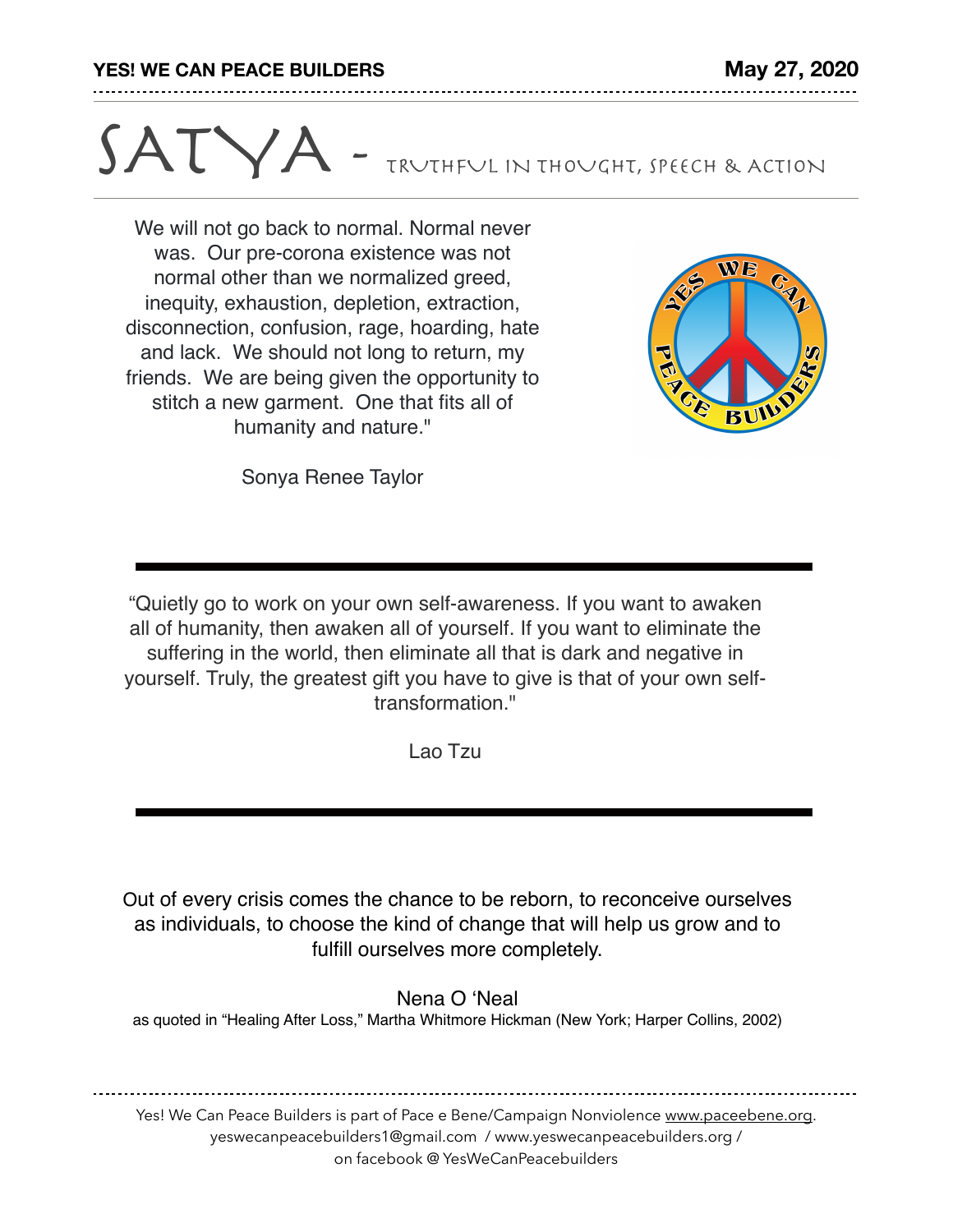## **YES! WE CAN PEACE BUILDERS May 27, 2020**

## **Grief and the Pandemic by Paula Hulet**

Elisabeth Kubler Ross identified 5 stages of grief. They are - denial, anger, bargaining, depression and acceptance. And while this may appear to be linear process– grief is anything but linear and it knows no timeline. When we grieve we bounce back and forth along the emotional spectrum.

It might seem strange to be talking about grief in connection with the pandemic. We may not be grieving over the loss of a loved one, but we are living with the loss of a way of life that once had. People have lost jobs, lost income, lost purpose, and have lost connections with others. There are those on the front lines – medical staff, support personnel, and first responders - who do not get to see their families out of fear of bringing the virus home.

Along with these losses we also are living with uncertainty and unknowing. Our lives have come under the control of the pandemic safe living guidelines. And so, we wonder and worry about the future. How long will this shelter-in-place continue? Even as rules are eased, will it really be safe to return to "normal" activities? Will a vaccine become available soon? How will we ever make up for the loss of income, jobs, supplies, and restrictions on education? Will there be another round of this disease?

Yes, the pandemic has resulted in loss on many levels. Loss results in grief. Looking at Kubler Ross' stages of grief, we see grief manifested in many ways.

Many nations initially denied the potential threat of the virus. Conspiracy theorists as well as individuals believe the virus is a hoax. And there are plenty gathering in large groups, including visitors to the Central Coast, who act as if they are immune to Covid-19.

Denial and anger have been exhibited by protestors who have taken to the streets demanding a return to life as we once knew it. They typically are without face masks and social distancing is nowhere to be found.

Bargaining has been on going between nations, corporations, states and communities. There is bargaining, negotiating, or jockeying for medical supplies, who will be the first to successfully obtain a cure, and even toilet paper. All this bargaining and fear in not getting what we want when we want it reflects some of the ugliness and greediness of the human condition.

Yes! We Can Peace Builders is part of Pace e Bene/Campaign Nonviolence [www.paceebene.org](http://www.paceebene.org). yeswecanpeacebuilders1@gmail.com / www.yeswecanpeacebuilders.org / on facebook @ YesWeCanPeacebuilders